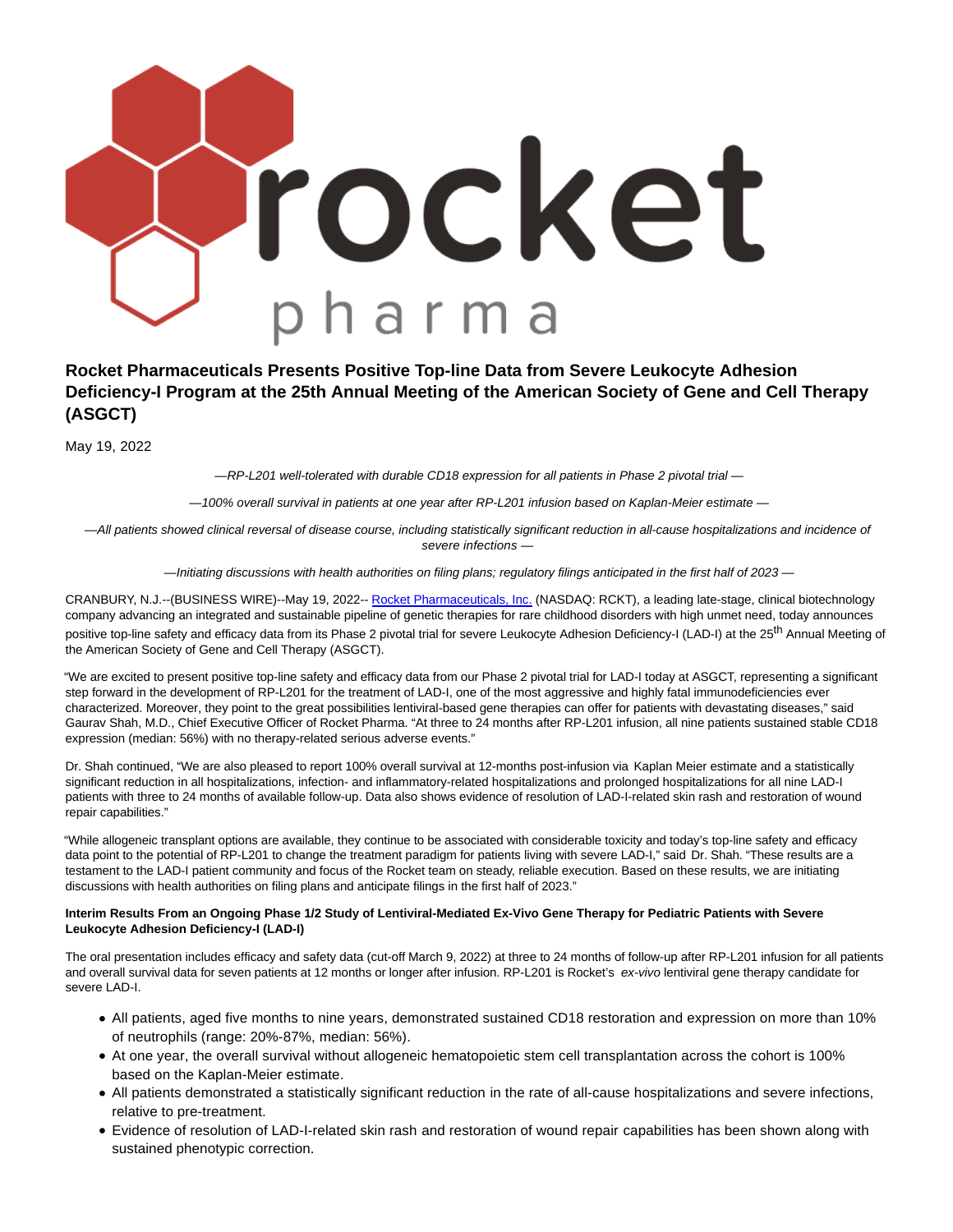- The safety profile of RP-L201 has been highly favorable in all patients with no RP-L201-related serious adverse events to date.
- Adverse events related to other study procedures, including busulfan conditioning, have been previously disclosed and consistent with the safety profiles of those agents and procedures.

# **About RP-L201**

RP-L201 is an investigational gene therapy product being developed for severe Leukocyte Adhesion Deficiency-I (LAD-I). The therapy consists of hematopoietic stem cells from the patient that have been genetically modified with a lentiviral vector to contain a functional copy of the ITGB2 gene. RP-L201 is currently being evaluated in a Phase 1/2 clinical trial. The interim analysis of the trial at three to 24 months of follow-up showed RP-L201 had a favorable safety profile and evidence of efficacy with durable CD18 expression.

## **About Leukocyte Adhesion Deficiency-I**

Severe Leukocyte Adhesion Deficiency-I (LAD-I) is a rare, autosomal recessive pediatric disease caused by mutations in the ITGB2 gene encoding for the beta-2 integrin component CD18. CD18 is a key protein that facilitates leukocyte adhesion and extravasation from blood vessels to combat infections. As a result, children with severe LAD-I are often affected immediately after birth. During infancy, they suffer from recurrent life-threatening bacterial and fungal infections that respond poorly to antibiotics and require frequent hospitalizations. Children who survive infancy experience recurrent severe infections including pneumonia, gingival ulcers, necrotic skin ulcers, and septicemia. Without a successful bone marrow transplant, mortality in patients with severe LAD-I is 60-75% prior to the age of 2 and survival beyond the age of 5 is uncommon. There is a high unmet medical need for patients with severe LAD-I.

Rocket's LAD-I research is made possible by a grant from the California Institute for Regenerative Medicine (Grant Number CLIN2-11480). The contents of this press release are solely the responsibility of Rocket and do not necessarily represent the official views of CIRM or any other agency of the State of California.

## **About Rocket Pharmaceuticals, Inc.**

Rocket Pharmaceuticals, Inc. (NASDAQ: RCKT) is advancing an integrated and sustainable pipeline of genetic therapies that correct the root cause of complex and rare childhood disorders. The Company's platform-agnostic approach enables it to design the best therapy for each indication, creating potentially transformative options for patients afflicted with rare genetic diseases. Rocket's clinical programs using lentiviral vector (LVV)-based gene therapy are for the treatment of Fanconi Anemia (FA), a difficult-to-treat genetic disease that leads to bone marrow failure and potentially cancer, Leukocyte Adhesion Deficiency-I (LAD-I), a severe pediatric genetic disorder that causes recurrent and life-threatening infections that are frequently fatal, and Pyruvate Kinase Deficiency (PKD), a rare, monogenic red blood cell disorder resulting in increased red cell destruction and mild to life-threatening anemia. Rocket's first clinical program using adeno-associated virus (AAV)-based gene therapy is for Danon Disease, a devastating, pediatric heart failure condition. For more information about Rocket, please visit [www.rocketpharma.com.](https://cts.businesswire.com/ct/CT?id=smartlink&url=http%3A%2F%2Fwww.rocketpharma.com&esheet=52724210&newsitemid=20220519005420&lan=en-US&anchor=www.rocketpharma.com&index=2&md5=996a163c3af5c25737944164bd68c27c)

## **Rocket Cautionary Statement Regarding Forward-Looking Statements**

Various statements in this release concerning Rocket's future expectations, plans and prospects, including, without limitation, Rocket's expectations regarding its guidance for 2022 in light of COVID-19, the safety and effectiveness of product candidates that Rocket is developing to treat Fanconi Anemia (FA), Leukocyte Adhesion Deficiency-I (LAD-I), Pyruvate Kinase Deficiency (PKD), and Danon Disease, the expected timing and data readouts of Rocket's ongoing and planned clinical trials, Rocket's plans for the advancement of its Danon Disease program following the lifting of the FDA's clinical hold and the safety, effectiveness and timing of related pre-clinical studies and clinical trials, and Rocket's plans for the advancement of its LAD-I program based on the data presented at ASGCT and the potential for therapeutic benefit related thereto, may constitute forward-looking statements for the purposes of the safe harbor provisions under the Private Securities Litigation Reform Act of 1995 and other federal securities laws and are subject to substantial risks, uncertainties and assumptions. You should not place reliance on these forward-looking statements, which often include words such as "believe," "expect," "anticipate," "intend," "plan," "will give," "estimate," "seek," "will," "may," "suggest" or similar terms, variations of such terms or the negative of those terms. Although Rocket believes that the expectations reflected in the forward-looking statements are reasonable, Rocket cannot guarantee such outcomes. Actual results may differ materially from those indicated by these forward-looking statements as a result of various important factors, including, without limitation, Rocket's ability to monitor the impact of COVID-19 on its business operations and take steps to ensure the safety of patients, families and employees, the interest from patients and families for participation in each of Rocket's ongoing trials, our expectations regarding the delays and impact of COVID-19 on clinical sites, patient enrollment, trial timelines and data readouts, our expectations regarding our drug supply for our ongoing and anticipated trials, actions of regulatory agencies, which may affect the initiation, timing and progress of pre-clinical studies and clinical trials of its product candidates, Rocket's dependence on third parties for development, manufacture, marketing, sales and distribution of product candidates, the outcome of litigation, and unexpected expenditures, as well as those risks more fully discussed in the section entitled "Risk Factors" in Rocket's Annual Report on Form 10-K for the year ended December 31, 2021, filed February 28, 2022 with the SEC. Accordingly, you should not place undue reliance on these forward-looking statements. All such statements speak only as of the date made, and Rocket undertakes no obligation to update or revise publicly any forward-looking statements, whether as a result of new information, future events or otherwise.

View source version on [businesswire.com:](http://businesswire.com/)<https://www.businesswire.com/news/home/20220519005420/en/>

**Media** Kevin Giordano Director, Corporate Communications [kgiordano@rocketpharma.com](mailto:kgiordano@rocketpharma.com)

**Investors** Jessie Yeung, M.B.A. Vice President, Investor Relations and Corporate Finance [investors@rocketpharma.com](mailto:investors@rocketpharma.com)